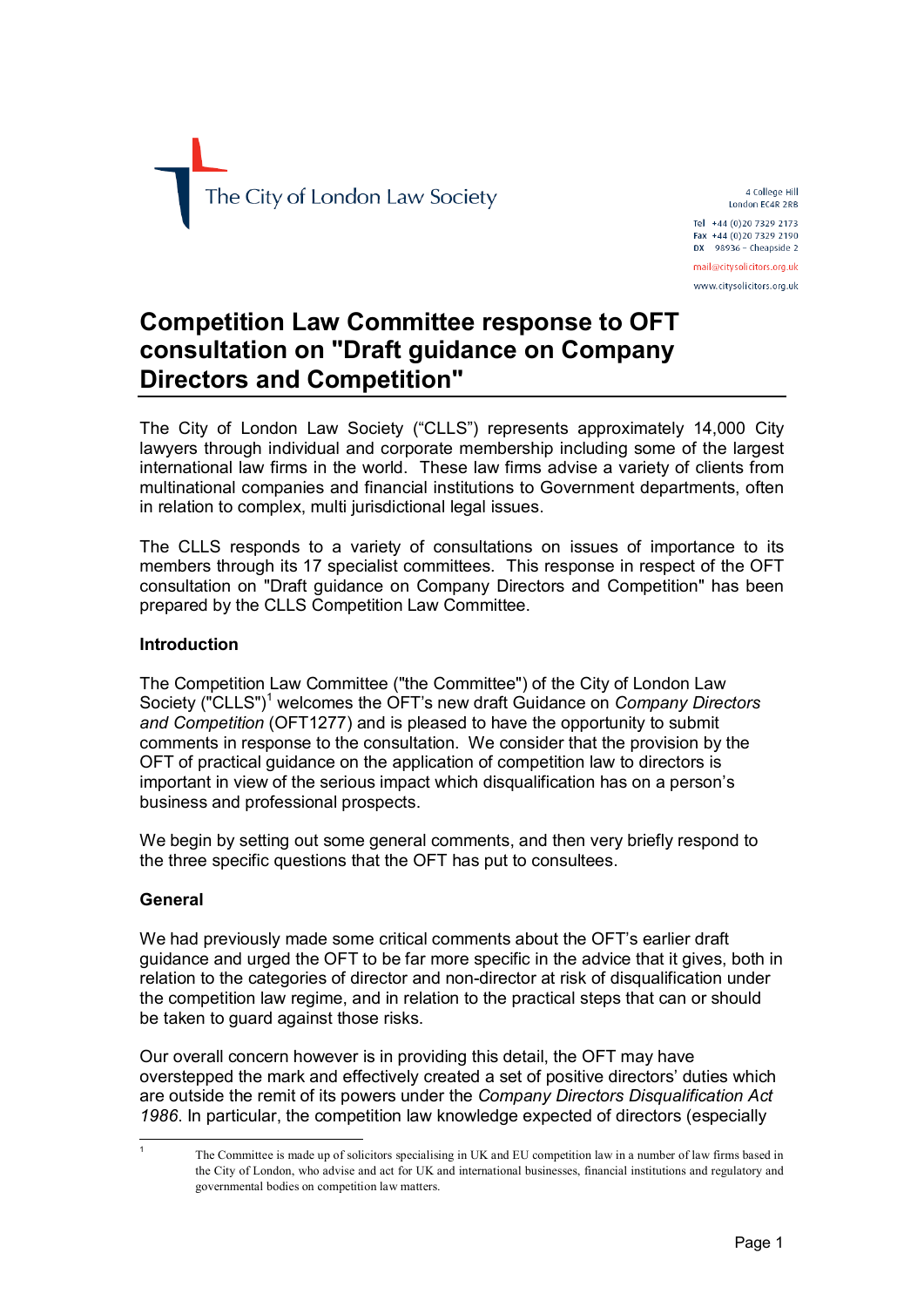commercial directors) and referred to in the Guidance is too high and the steps for detection and prevention expected of both executive and non-executive directors are unreasonable.

Furthermore, the Guidance ignores the fact that directors have other responsibilities and face competing demands for their attention aside from managing competition law risks.

We welcome the parallel Guidance *How your Business can Achieve Compliance* that the OFT has also published for consultation. We found it quite a useful and concise summary of the competition rules, without undue legal detail, and do not have any specific comments on its content.

In relation to both draft Guidance documents, we felt that the presentation could benefit from improvement given the audience at which both are principally directed. In order to make the documents more director-friendly we would have expected to see more tabular summaries/illustrations/diagrams rather than plain text. For instance, why cannot the examples of the knowledge directors are assumed to have. and the knowledge they cannot be expected to have, be set out in a table with two columns? The documents would thereby have much greater impact.

We welcome the clear statement at paragraph 3.6 on the importance of the distinction between executive and non-executive directors for the application of competition law, including competition disqualification orders (CDOs). We agree with the OFT's approach in placing higher expectations on executive directors as they can generally be expected to have a more detailed understanding of, and familiarity with, the way in which their companies operate on a day-to-day basis. However, we feel that the OFT has sought to impose a far higher standard of competition knowledge on non-executive directors and places too great a burden upon them with regard to the steps they are required to take to achieve compliance

We consider that the OFT has properly identified the two main factors (essentially the director's role in the company and the size of the company) which ought to be taken into account in determining the relevant degree of responsibility of an executive director and hence greater risk of being subject to a CDO. Generally speaking we take the view that paragraphs 3.8 ff. do give helpful guidance on the key factors to be taken into account, and that, as a result, directors would be able to ascertain where they stand. However, we would like to see further guidance on this, and, in particular, it would be useful if the OFT were to expressly set out the other areas within a company that it considers to be "at risk".

Conversely, however, non-executive directors do not generally get involved in day-today company decisions, even including pricing decisions, and they cannot be expected to probe in detail as to how pricing and other such decisions have been reached. Nor should they be expected to adopt a suspicious attitude to every single commercial decision of the company and require evidence of competition law compliance at every turn.

We agree that it is reasonable for the OFT to recommend that non-executive directors take responsibility for asking appropriate questions of the company's executives, to ensure that appropriate compliance methods have been adopted to prevent and detect breaches of competition law (paragraph 3.7). However, the suggestion that a non-executive director who failed to ask such questions could be made subject to a CDO goes far beyond what in our view the law was intended to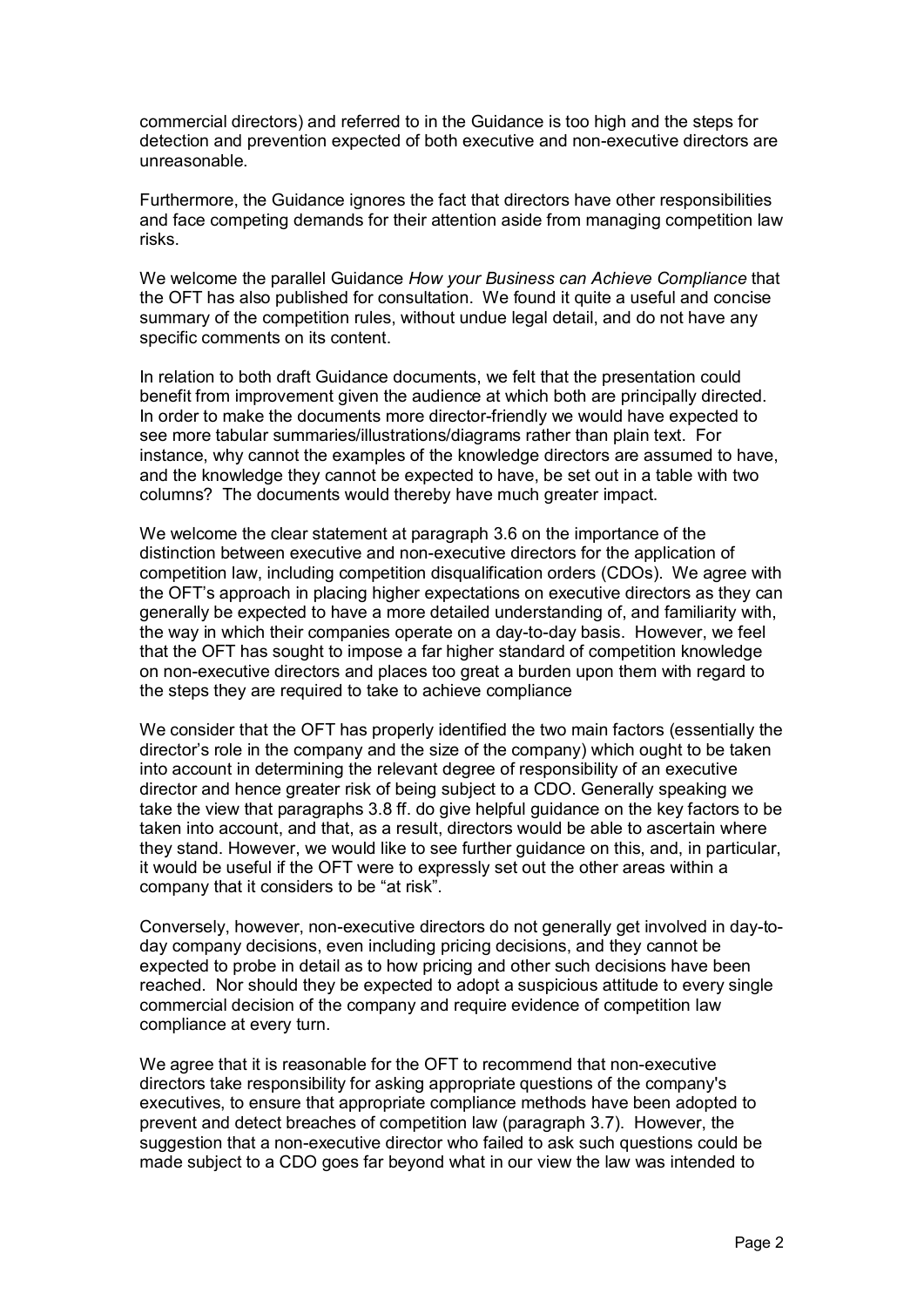achieve, and beyond what is reasonable or necessary as an effective deterrent for encouraging compliance.

In our view, the standard that the draft Guidance imposes on non-executive directors to avoid a CDO is excessively high and is disproportionate having regard to the underlying statutory provisions. A court would be reluctant to make a CDO against a non-executive director unless there was present some other damning element, over and above the failure to make themselves aware of the non-compliance, making them unfit to be a director, such as evidence they were present at meetings where price fixing or commercial information exchanges were discussed and they failed to raise queries.

Although we have no objection to the OFT describing the guidance at paras, 5.16 ff. as a form of recommended best practice, and to recommend that even non-executive directors should read the parallel Guidance How your Business can Achieve *Compliance*, we suggest that the Guidance should make it clear that, for nonexecutive directors, CDOs will be the exception rather than the rule.

There is potentially a third class of directors, namely 'compliance' directors. At paragraphs 4.9 and 5.15 the OFT specifically confirms that compliance directors are not expected to have any greater responsibilities or deemed knowledge of the law or their company's activities than any executive director, which seems reasonable to us as an approach. However, a cross-reference to paragraph 4.9 and the more detailed *guidance at paras. 5.N2 ff. might be helpful at this point.* 

### **Q1** Does the Guidance adequately describe the level of competition law knowledge it is reasonable to expect a director to have? If not, please explain **how it could be improved.**

fn relation to executive directors we believe Chapter 4 adequately explains how much knowledge they are expected to have of competition law and where the main exposure lies. We particularly welcome the clear statement at paragraph 4.6 that a director cannot be expected to know everything but can be held to account for failure to recognise and respond to the obvious alarm bells.

However, as we have already commented, we disagree with the excessively low threshold for deemed knowledge proposed for non-executive directors. While they should be encouraged to keep themselves informed and the OFT can recommend steps to be taken, this should not in our view be used to determine liability.

Further, we take the view that the level of competition law knowledge expected of directors responsible for dealings with commercial partners is too high. Concepts such as indirect information sharing and the antitrust assessment of JV arrangements, non competes etc. are complex, and it would be unreasonable to expect directors to understand the competition law risks posed by these practices. The same may be said for issues of market power and abuse and we urge the OFT to only consider applying for a CDO in the most obvious/ serious cases of abuse of dominance

**Q2** Does the Guidance adequately describe the steps it is reasonable for a director to take to detect and prevent breaches of competition law? If not, **please explain how it could be improved.**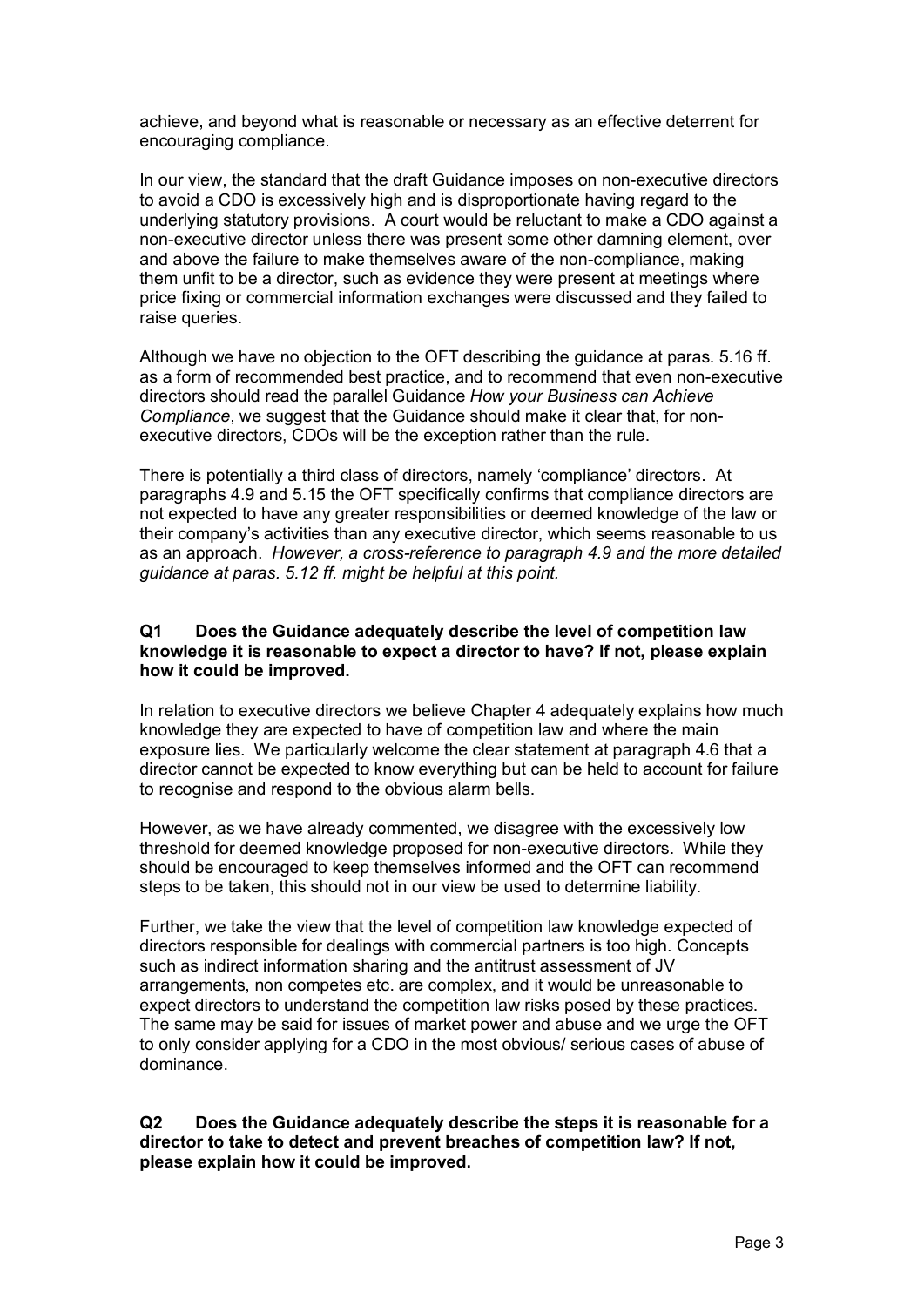We are not comfortable with the OFT's suggested approach to executive directors with either direct or indirect responsibility.

In relation to those with direct responsibility, the examples of the evidence that the OFT will consider are vague and inconclusive of anticompetitive behaviour. We would urge the OFT to make it clear that only where evidence effectively puts the director on constructive notice of the anticompetitive behaviour should it lead the OFT to consider applying for a CDO. Further, the OFT should be conscious of the dangers of hindsight and how easy it is once one has the full picture of the infringement to find that the director in question ought to have made more of the evidence before him or her at the time and done more in the circumstances

Of most concern is the high standard created by the comment at 5.9: "This means" that in smaller businesses, where the directors are personally involved in all day-today business activities, the OFT will generally take the view that the directors ought to be aware of *any* anti-competitive behaviour which is occurring".

In terms of those with overall business responsibility, we are concerned by the test outlined in 5.10. Again, the OFT needs to be aware of the dangers of hindsight in applying this test. Further, the "ought to have seen" limb establishes an "objective" standard, perhaps based on how directors in other companies would react or how the OFT would like all directors to act, which would not account for the circumstances faced by the director at the time and therefore risks being wholly unfair.

### **nP mlease provide comments on any other aspect of the draft guidance you feel appropriate.**

## $Examples$

So far as the examples given at the end of the document are concerned, they are in our view helpful in illustrating the basic principles, but they are highly simplified. Our only specific comment is that in real life the arrangements will often be more complex and/or borderline.

This is certainly true for the last example on predatory pricing, since companies in that situation may not appreciate when they retaliate against a new entrant exactly what their costs are, and thus they may not be aware of the legal effects of their action. The price reduction may often be coupled with loyalty or volume rebate or bonus schemes, rather than straight price cuts. Clearly, the action is more likely to be abusive if the price reductions are targeted at specific customers that have switched or seem likely to switch suppliers, and *we suggest a further example based on such behaviour*. We would further submit, in relation to this example, that the application of a disqualification order covering potentially the entire board seems disproportionate in the circumstances.

In relation to the other examples, where it is suggested that a company should apply for leniency there is no reference to the need for the individual also to take independent advice regarding his or her own entitlement to a 'No Action' letter, if necessary applying before the company does so on their behalf. This could usefully *be added as the duidance is specifically directed at the individual directors and their individual exposure.*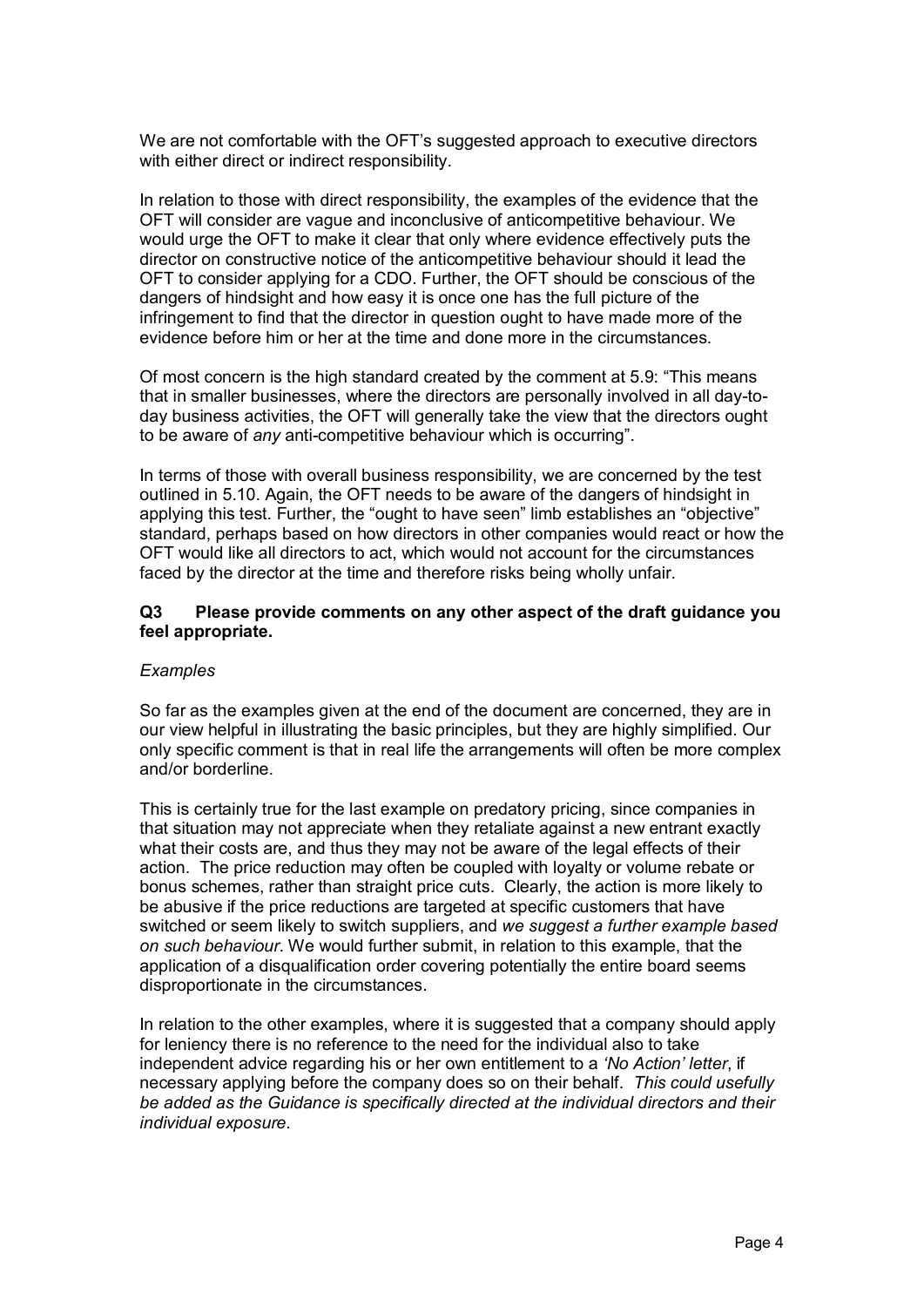We wonder whether it is in fact appropriate to have any examples at all in this document, or whether it might not be more appropriate to include such examples in. and refer the reader to, the parallel Guidance *How your Business can Achieve* Compliance.

#### *Minor editing*

In terms of the detailed drafting, we suggest slight improvements to the wording in the introductory Chapter where the OFT summarises the cartel offences, particularly to ensure that those coming to the subject for the first time can understand without having to turn to the examples.

In paragraphs 1.6, 2.2 and 4.6 "sharing" should be changed to "sharing out" customers as generally the relevant infringement or offence involves allocation (sharing out) of each customer to each participant in the cartel, which is quite the opposite of sharing (competition law could be seen as requiring customers to be shared customers!). The problem arises because of the statutory wording. but in a document that is meant to be readable and accessible it is justified to depart from the formal words.

At paragraph 1.6 the OFT again uses the statutory wording to refer to "limit output" which later is better rendered as "limit production." The phrase "production quotas" is also helpful to explain the concept.

Footnote 6 to paragraph 2.1 mentions the cartel offence but does not mention that the relevant provisions also prohibit concerted practices (which are in fact mentioned in the following paragraph) or so-called "decisions of associations of undertakings." We suggest some tidying up, although we appreciate that this is not a text book on competition law.

As for footnote 13, while it mentions the possible overlap within the UK regime and as between the UK and the EU, it does not give out any warning that there may also be concurrent jurisdictional overlaps and enforcement risk in any number of other national jurisdictions for companies whose activities extend cross-border. Given some well publicised recent cases (e.g. BA, Marine Hoses and Stolt-Nielsen), this is an omission that requires correcting, even though the document is directed specifically at the possible legal consequences for directors in the UK of breaking UK or EU law.

Competition Law Committee of the City of London Law Society

#### **28 January 2011**

### © CITY OF LONDON LAW SOCIETY 2011.

All rights reserved. This paper has been prepared as part of a consultation process. fts contents should not be taken as legal advice in relation to a particular situation or transaction